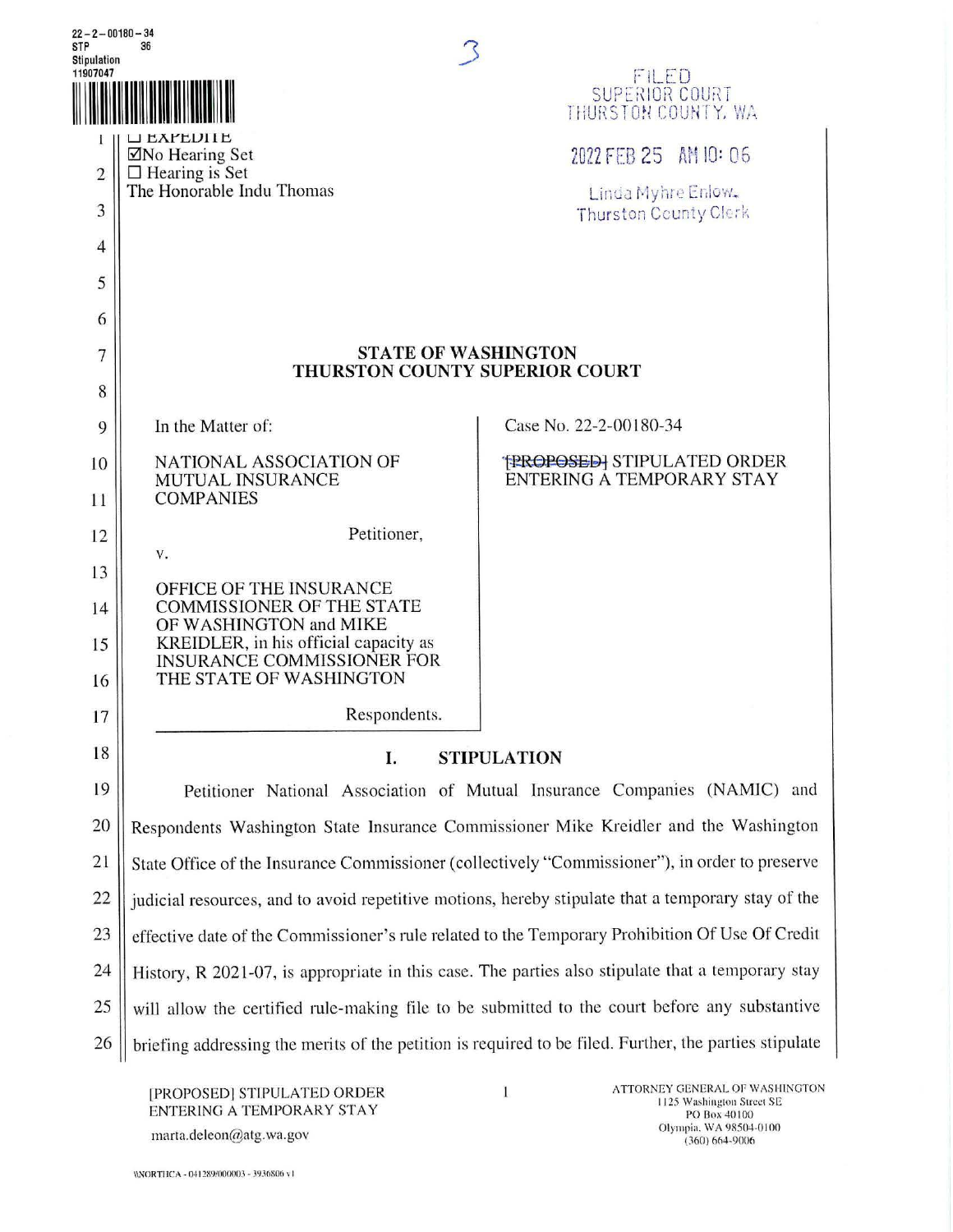1 to establishing an efficient and mutually agreeable briefing schedule on NAMIC's request for a  $2 \parallel$  preliminary injunction or statutory stay pursuant to RCW 34.05.550(2). However, the parties 3 || recognize that a motion to consolidate this matter with Thurston County Superior Court Case 4 Number 22-2-00195-34 and to transfer the consolidated case is pending. Until that motion :is 5 decided, the parties cannot be certain if the Court is available on a particular date for a hearing 6 | in this matter. Therefore the parties stipulate to the entry of the following Order.

## 7 II. **ORDER**

8 | Pursuant to the Stipulation above, it is hereby ORDERED:

9 l. The Commissioner's rule related to the Temporary Prohibition Of Use Of Credit 10 **History, R 2021-07** is hereby stayed until fifty two (52) days after the certified rule-making file 11  $\parallel$  is filed with the court;

12 2. The parties agree to the following briefing schedule for NAMIC's 13 RCW 34.05.550(2) motion, which will be based on the submission of the certified rule-making 14 file by the Office of the Insurance Commissioner:

- 15 16 17 a. NAMIC will note its motion for a date on or before 52 days after the Office of the Insurance Commissioner submits the certified rule-making file to the Court subject to availability on the Court's calendar;
	- b. NAMIC's motion will be due on or before three weeks after date of filing the certified rule-making file;
	- c. Commissioner's response brief will be due three weeks after NAMlC's motion; and
		- d. NAMIC's reply will be due one week after the Commissioner's response.
- 23 24 25 Ill Ill Ill

18

19

20

21

22

26

## [PROPOSED] STIPULATED ORDER ENTERING A TEMPORARY STAY

2 **ATTORNEY GENERAL OF WASHINGTON** 1125 Washington Street SE PO Box 40100 Olympia, WA.98504-0100 (360) 664-9006

marta.deleon@atg.wa.gov